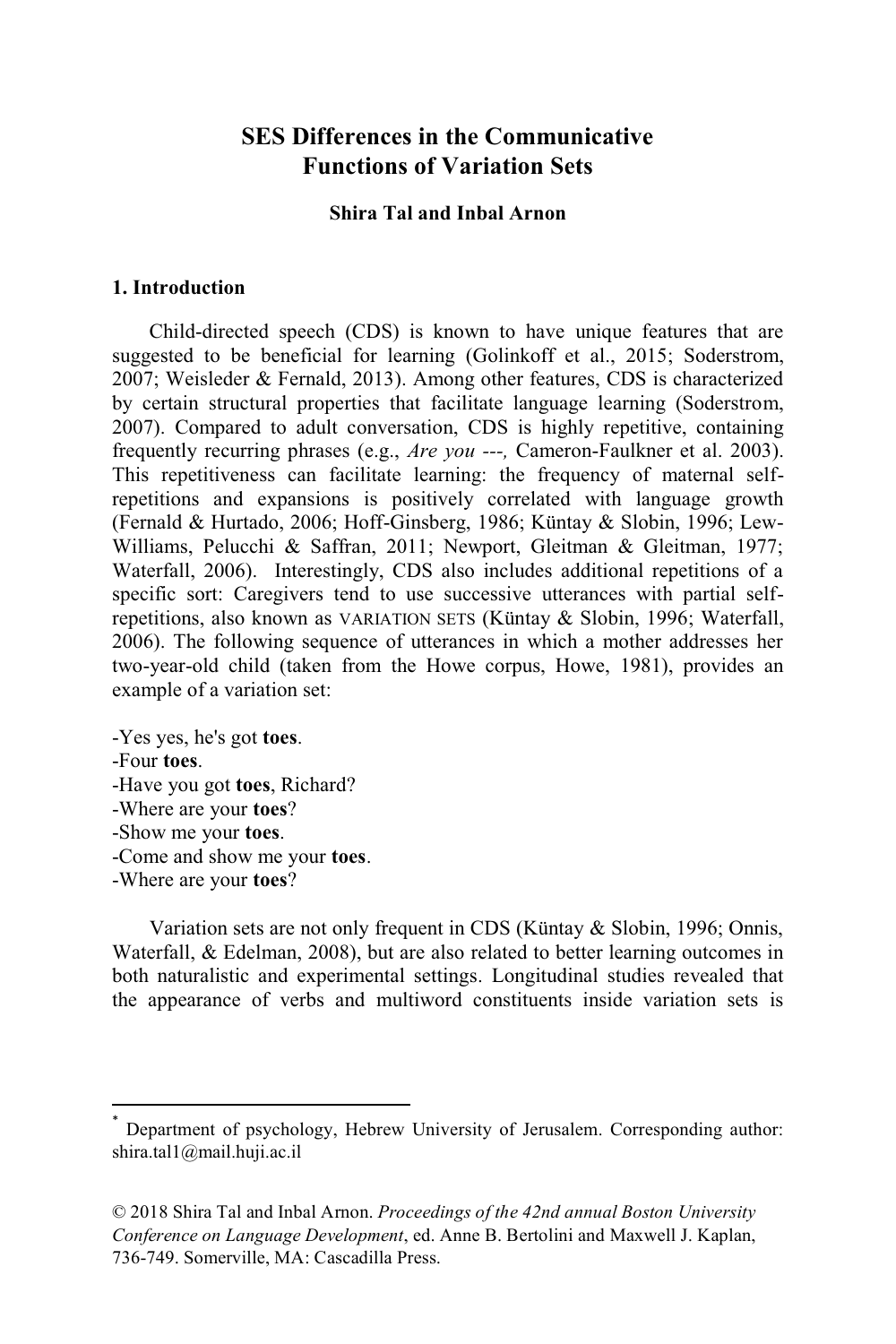correlated with their later appearance in children's production (Küntay & Slobin, 1996; Waterfall, 2006). Accordingly, in an artificial language learning study, Onnis et al. (2008) showed that adults who were exposed to variation sets (20% of their input) showed better word segmentation compared to another group who received the same utterances, but not in variation sets. Importantly, in an experiment conducted on two-year-olds, children were better at learning new words when they were repeated across adjacent sentences rather than repeated the same number of times throughout the input (Schwab & Lew-Williams, 2016).

In a previous study (Tal  $&$  Arnon, in revision), we showed that like other characteristics of the linguistic input (Fernald, Marchman, & Weisleder, 2013; Hart and Risley, 1995; Hoff, 2006; Hoff, Laursen & Tardif, 2002), the proportion of variation sets is subjected to SES differences. In that study we used an automatic procedure to identify variation sets in two English and Hebrew corpora and compared their proportion in low and high SES. Our automatic procedure followed the one suggested by Brodsky, Waterfall & Edelman (2007). Before going over the results of that study, we briefly describe how we identified variation sets in the corpora. Variation sets were defined as two consecutive utterances that share at least one word, excluding a list of highfrequency words like fillers, pronouns, auxiliaries and a set of function words (see the full table of excluded words in Appendix A). The repeated word could change throughout the variation set, as long as there was a continuity of self repetition between each two successive utterances in the set (e.g., -Oh, there's your hand. - Is that hand a horse?- I think I can see a horse. - Hello horse). Importantly, a variation set must contain some sort of a variation (at least one change of word or a change of word order) to be included: identical utterances were not defined as variation sets.

After extracting the variation sets, we calculated the proportion of utterances (PU) and proportion of words (PW) spoken to the child that appear inside variation sets. These measures were compared in the speech of parents from higher and lower SES for two sets of corpora in two languages: Hebrew (Abramson, Mankuta, Yagel, Gagne & Knafo-Noam, 2014) and English (Howe, 1981). Both PW and PU were found to be higher in the higher SES group, for both languages [English: PW: 33% vs. 27% (*p*=0.04), PU: 27% vs. 22% (*p*=0.07). Hebrew: PW: 40% vs. 32% (*p*=0.04), PU: 32% vs. 25% (*p*=0.047)]. Figure 1 shows the differences in PU and PW for both languages. This study shows that structural features of CDS are subjected to the influence of SES. That is, the speech directed to children from different SES varies not only in the amount of speech (Hart and Risley, 1995; Hoff, 2003a; Ninio, 1980; Rowe, 2007), or its' complexity (Heath, 1982; Hoff-Ginsberg, 1991; Huttenlocher, Vasilyeva, Waterfall, Vevea, & Hedges, 2007), but also in the way information is structured and transmitted.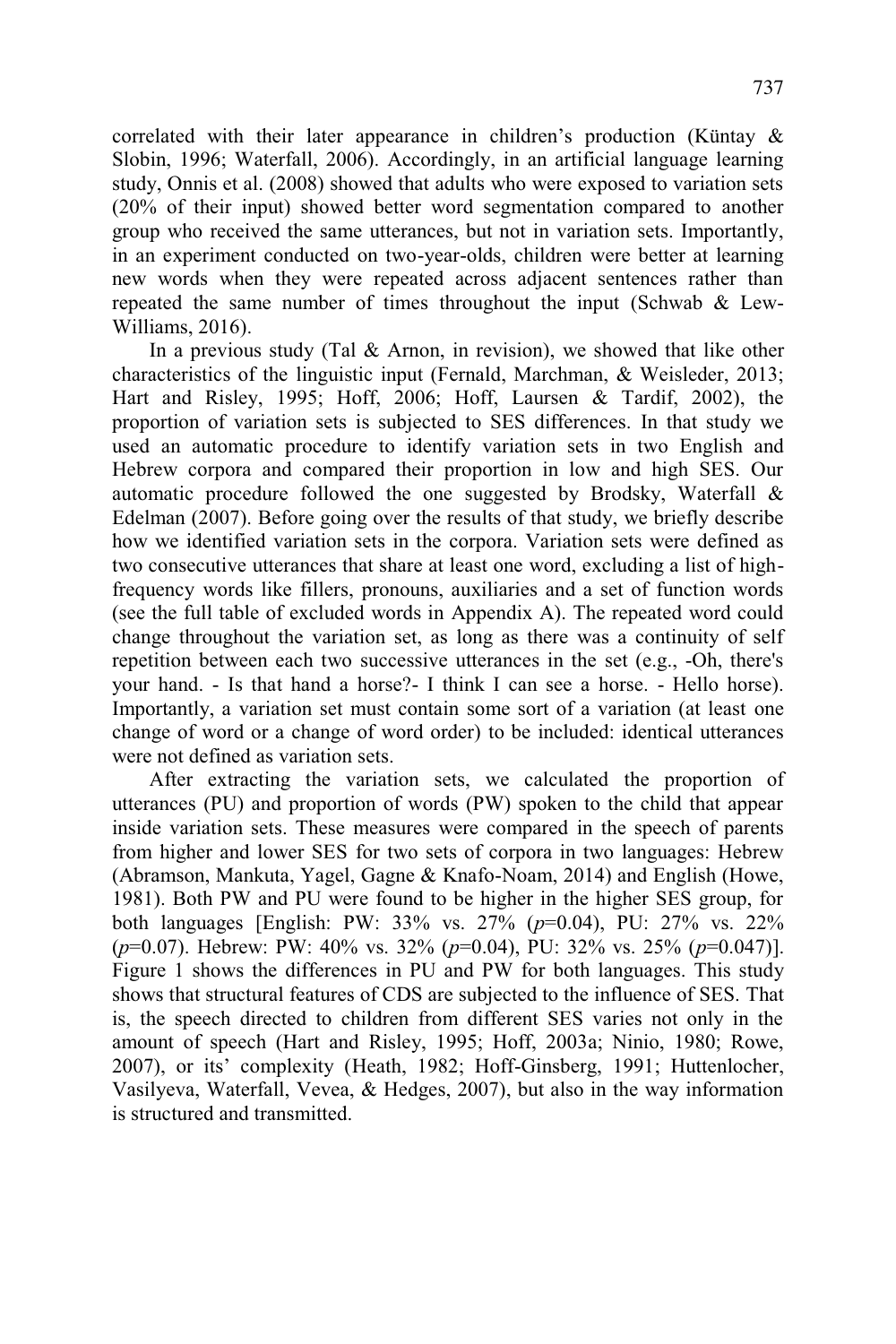



In the current study, we go beyond a purely quantitative estimate of the proportion of variation sets to take a closer look at the *kinds* of variation sets used by high and low-SES parents. The definition we used in the previous study is insensitive to the pragmatic context in which variation sets occur: in addition to differences in the proportion of variation sets, children's input could also differ in the kinds of variation sets they hear. Here, we examine the communicative functions of variation sets in the same English corpus used before to see if, and how, SES impacts the distribution of variation sets. The prediction that SES may impact the distribution of the kind of variation sets is motivated by two separate lines of research: the literature on the communicative function of variation sets (Küntay and Slobin, 2002) and the literature on the different conversational styles of high and low SES parents (for a review, see Hoff, Laursen, & Tardif, 2002).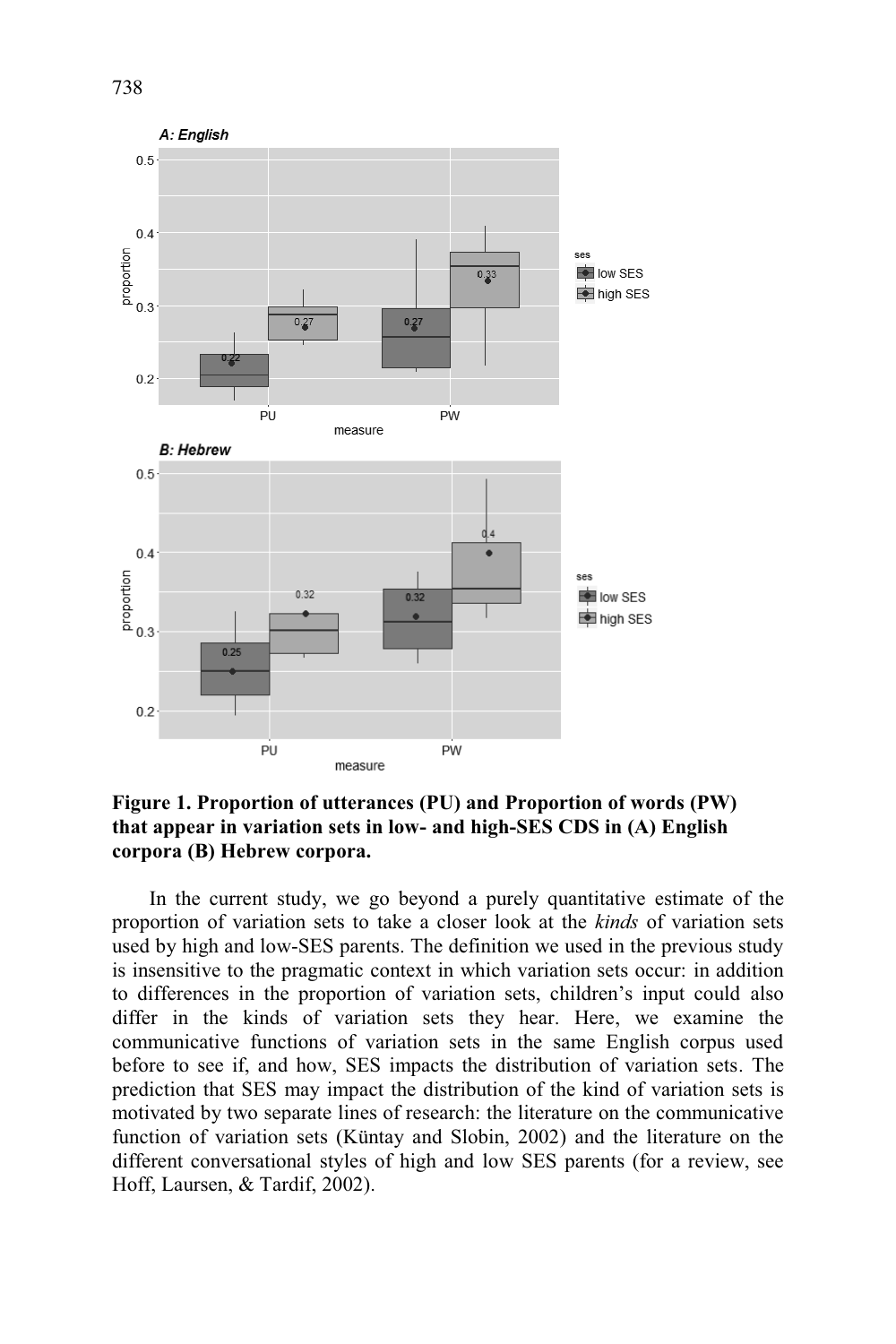Variation sets can serve different communicative functions. In an important study, Küntay and Slobin (2002) classified variation sets into three types: (1) control-oriented variation sets: these call for an action on the part of the child and serve to control or direct the child's behavior. Since these variation sets are focused on eliciting behavior, we call them *behavioral-directive* here, (2) ideational variation sets: these serve the function of providing information, performing merely on the plane of ideation, and (3) information-querying variation sets: these prompt the child to answer a question with additional information. The following is an example for each type of variation set, taken from our English corpus:

1. Behavioral-directive:

- Come on, make a wall.
- Make a wall.
- A big long wall.
- Make a wall going all along the outside, can you?

2. Ideational:

- It's a fish.
- Funny fish, isn't it?
- Fish.

3. Information-querying:

- Where's this cat?
- Where's this little cat?

In their study, Küntay & Slobin (2002) examined the distribution of these three types in the input of one child. They found that the distribution changed as a function of age, such that behavioral-directive variation sets increased between the age of 1;3 and 2;0. This study highlights the different communicative functions that variation sets can have and the ways their distribution can change in child-directed speech.

Interestingly, the distinction they made – between variation sets whose function is to direct behavior and ones that serve to elaborate on the linguistic content – is consistent with documented differences in conversational style between different SES groups. Various studies suggest that the speech of higher-SES mothers is used more often to elicit conversation than the speech of lower-SES mothers (Hoff-Ginsberg & Tardif, 1995), that higher-SES mothers use more language-teaching speech with their children than do lower-SES mothers (Brophy, 1970; Hammer & Weiss, 1999; Lawrence & Shipley, 1996; Ninio, 1980; Reger, 1990), that higher-SES parents pose more questions to their children than lower-SES parents (e.g., Heath, 1982; Hoff-Ginsberg, 1991) and that the speech of lower SES mothers is more focused on directing their children's behavior than the speech of higher SES mothers (Hoff-Ginsberg, 1998; Hoff, 2003b; Lawrence & Shipley, 1996). Extrapolating from this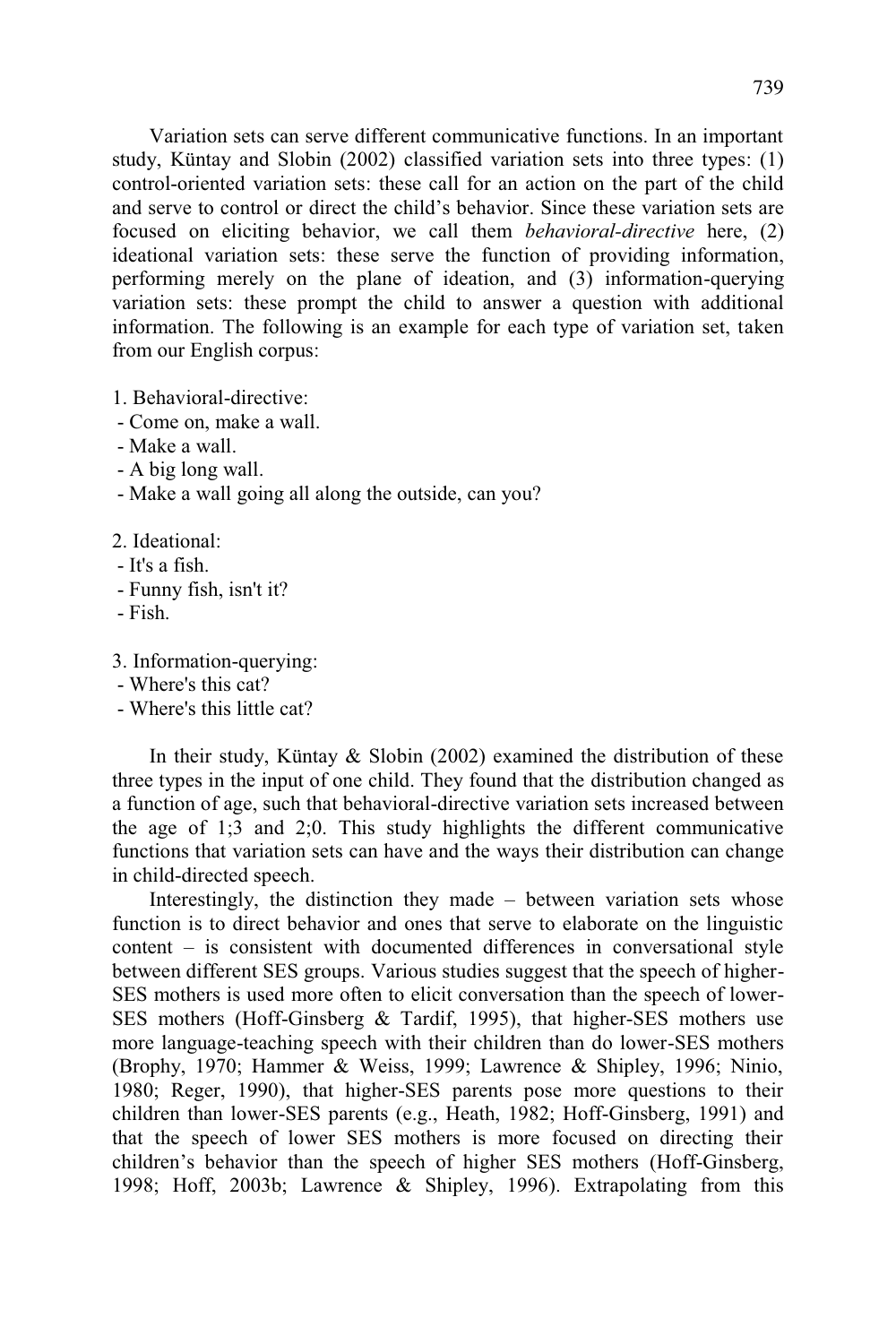literature, we may expect these differences in the types of interactions used by high- and low-SES parents to be reflected in the kinds of variation sets they use.

Taken together, these literatures suggest that SES may impact the kinds of variation sets used. If indeed SES groups typically differ in the type of communication they use, they may also differ in the kinds of variation sets they use. Specifically, following previous literature, we expect to see an increased use of the behavioral-directive type and reduced use of both the informationquerying and the ideational type in the lower SES group. To test these predictions, we hand-coded each variation set found by our algorithm and classified each into the different communication functions following the definition of Küntay & Slobin (2002). If the speech of higher SES mothers differs from the speech of lower SES mothers also in its' communicative style, then we should see differences in the proportion of different types of variation sets between the two SES groups. This study aims to further understand the difference in the amount of variation sets between different SES groups while expanding our knowledge of the different communicative functions of variation sets. Despite the growing research on variation sets, Küntay  $\&$  Slobin (2002) is the only study to have examined their communicative function. Given that it was based on a corpus of only one child, further work is needed to substantiate and validate the existence of these different functions in larger samples of children.

## **2. Method**

We used the Howe corpus in this study (Howe, 1981). The Howe corpus contains transcripts of 16 children, half middle-class and half working class who were recorded twice (one at age 1;6 to 1;8 and five months later at ages 1;11 to 2;1). Following the criteria of Küntay and Slobin (2002), each variation set found in the corpora was coded for at least one of the three types mentioned above. Since clusters of self repetitons could involve different communicative acts, each variation set could be classified into more than one type. As the examples above demonstrate, behavioral-directive variation sets are ones in which the mother leads the child through different components of the activity, often elaborating, adding justifications, explanations and other associated information to the central control act. In ideational and information-querying variation sets, the mother makes the information or the question more specific in successive utterances, often providing reordering of original constituents, summarized information, or answers to her own questions.

Unlike Küntay and Slobin (2002), we had an optional fourth category, "other", that was reserved for repetitions of routines (e.g., -"Good night Jason", "Good night"), that to our judgement missmatch all of the other three options. It is important to emphasize that like in Küntay and Slobin's study (2002), each variation set in our study could be classified to more that one communication function. For example, the next variation set was classified as both ideational and behavioral-directive: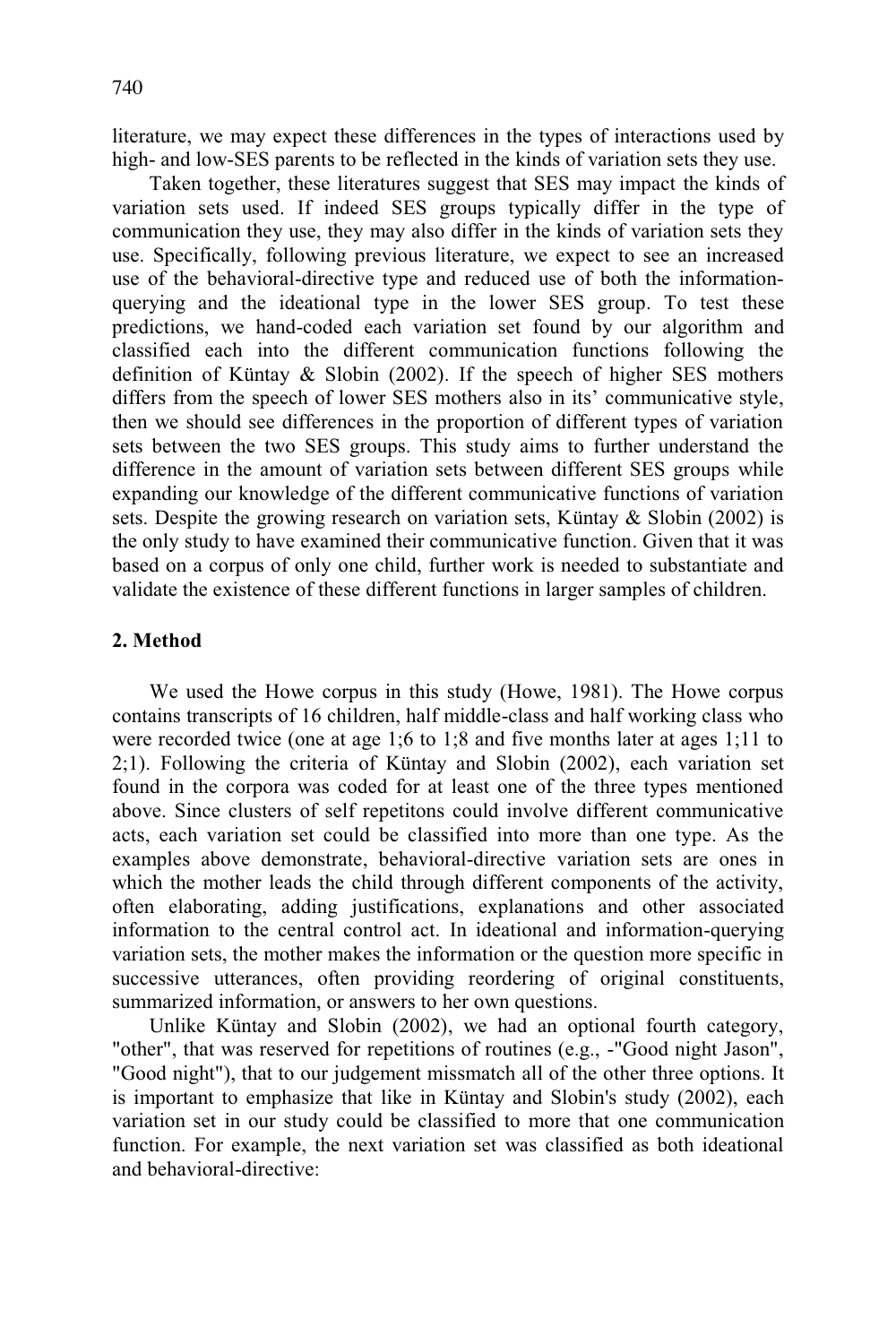- He's got a hat on.

- Take this hat off and give him another one.

In contrast, the following variation set was classified as both ideational and information-querying:

- There's a piggie and he's throwing some beanbags.
- And what's that piggie doing?

The variation sets were coded by a research assistant blind to the purpose of the study. After all variation sets were coded, the average proportion of each type was calculated for each child.

## **3. Results**

Table 1 provides a breakdown of all the variation set types that were used by high- and low-SES mothers, averaged across children. Figure 2 portrays the different types of communication functions in each SES group.

|            | ideational  | $info-$     | behavioral- | mixed        | Other        |
|------------|-------------|-------------|-------------|--------------|--------------|
|            |             | queyring    | directive   |              |              |
| Low        | 24.53%      | 15.88%      | 39.71%      | 19.14%       | $0.74\%$     |
| <b>SES</b> | $SD=9.6\%$  | $SD=10.7\%$ | $SD=17.8\%$ | $SD = 8.4\%$ | $SD=1\%$     |
| $(N=463)$  | $(N=113.6)$ | $(N=73.5)$  | $(N=183.9)$ | $(N=88.6)$   | $(N=3.43)$   |
| High       | 32.27%      | 14.75%      | 25.28%      | 25.83%       | 1.87%        |
| <b>SES</b> | $SD=10.7\%$ | $SD=9.5\%$  | $SD=15.3\%$ | $SD=6.6%$    | $SD = 2.9\%$ |
| $(N=541)$  | $(N=174.6)$ | $(N=79.8)$  | $(N=136.8)$ | $(N=139.7)$  | $(N=10.1)$   |

**Table 1. Proportions of different kinds of variation sets for each SES group**



**Figure 2. Difference in communication functions of variation sets according to SES group**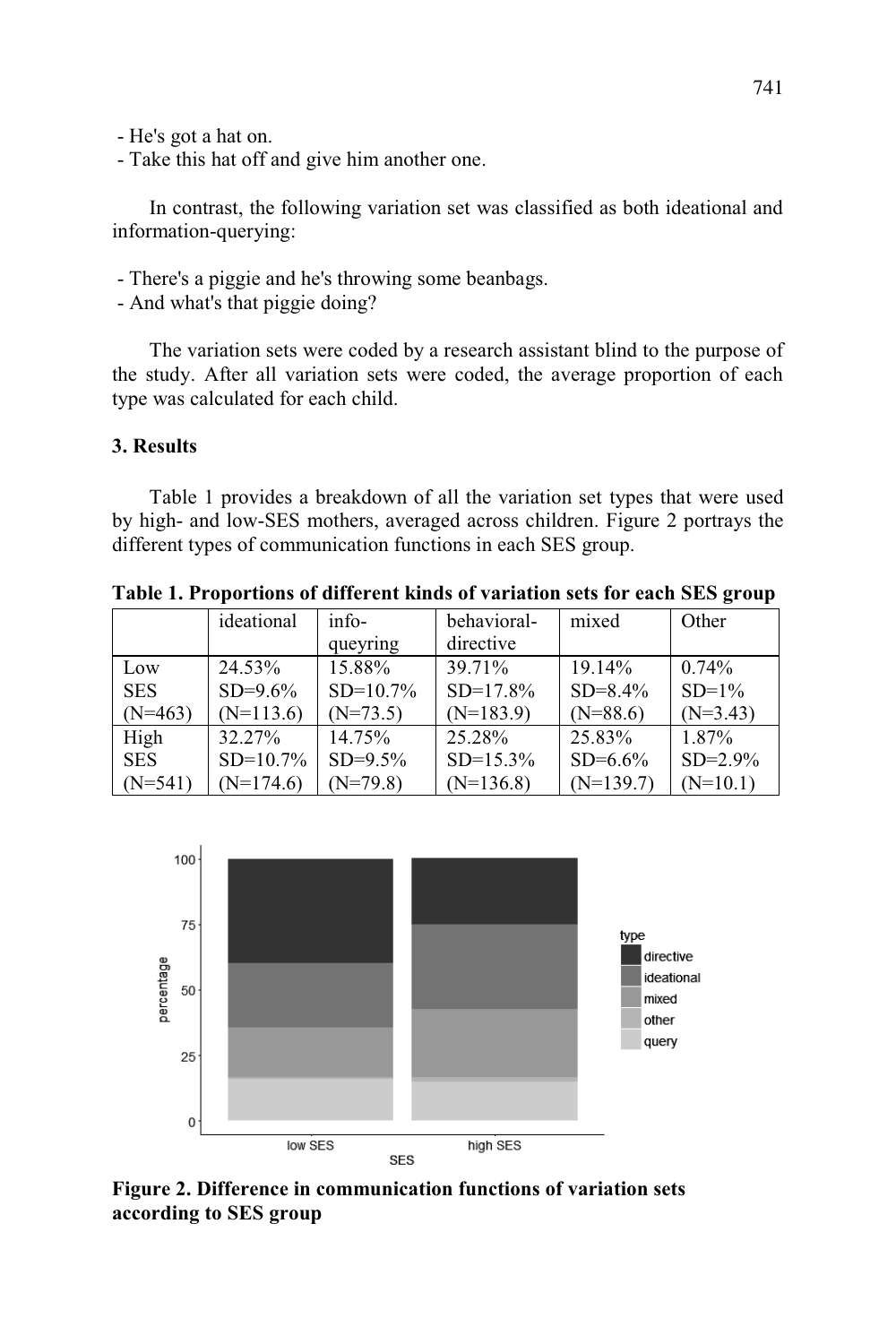A chi-square goodness of fit test was calculated to compare the occurrence of each type of variation set in the low SES population with the occurence found for the high SES population (as depicted in table 1). Significant deviation from the values was found  $(\chi^2(df=4)=58.37, p<0.001)$ , suggesting that the division to types in the low-SES population is different from the division in the high-SES population.

In order to test our specific predictions regarding the different functions, we looked at the proportion of the three types across SES. Because we are comparing across SES (rather than across types), each variation set was classified according to its' broader classification, regardless of the other categories it was also coded for (e.g., ideational variation sets were ones that were either exclusively ideational, or ideational combined with another function). Table 2 provides a breakdown of each communicative function into the proportion of variation sets that were classified as only one function (e.g., exclusive ideational variation sets) or more (e.g., variation sets that have other functions in addition to the ideational one).

In line with our hypothesis, higher-SES children heard more ideational variation sets ( $M=51.74$ , SD=11.7) compared to lower-SES children ( $M=38.68$ , SD=8.2),  $t(12.78)$ =-2.57,  $p=0.02$ ). When we used a more stringent classification and looked at the proportion of variation sets that were ideational but not behavioral-directive, the effect remained the same (low-SES: M=31.69, SD=11.22, high-SES: M=45.49, SD=13.55. t(13.53)=-2.22, *p*=0.04). This indicates that the difference between the two groups was driven by a difference in ideation-sets and not behavioral-directive ones. In addition, we compared the proportion of variation sets that are both ideational and information-querying. The reason we looked at this is that these variation sets are most similar in nature to the ones simulated in the study of Schwab & Lew-Williams  $(2016)$ , in which variation sets improved two-years-old ability to learn new words. Again, this type was higher for higher-SES input compared to lower-SES input (low-SES: M=6.9, SD=4.5, high-SES: M=13.2, SD=5.2, t(13.7)=-2.57, *p*=0.02). As for our second prediction, while it seems that there are more behavioral-directive variation sets in low-SES input  $(M= 51.96, SD=18)$  compared to high-SES input  $(M= 37.88, SD=17.8)$ , this difference doesn't reach significance  $(t(14)=1.57,$ *p*=0.13). Lastly, in contrast to our hypothesis, we found no difference in the proportion of information-querying variation sets between the two groups (low-SES: M=29, SD=14.5, high-SES: M=35.18, SD=14.3. t(14)=-0.85, *p*=0.4). Figure 3 shows the SES-difference in the different kinds of variation sets.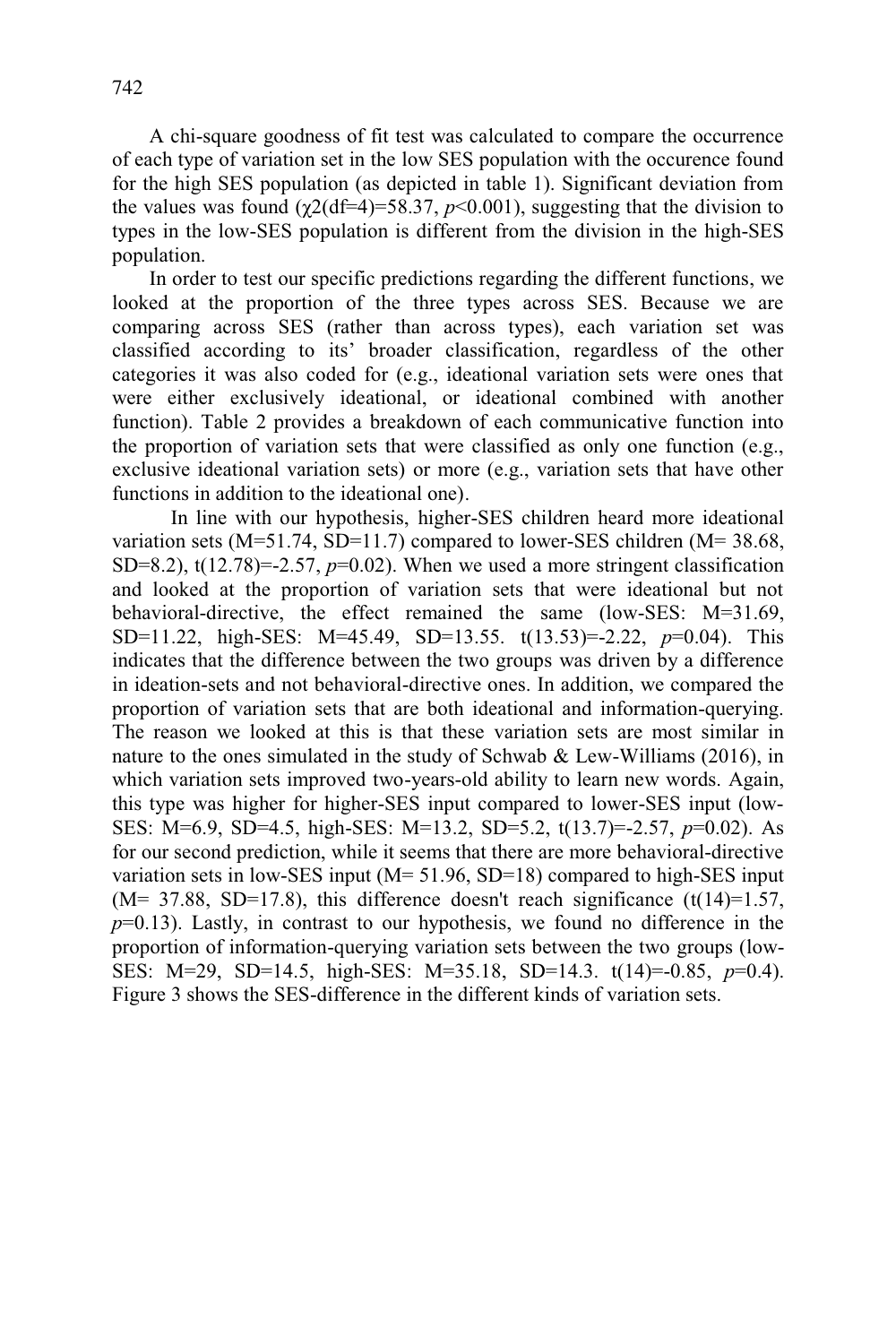



| Table 2. Proportion of variation sets that serve exclusively one function |  |  |
|---------------------------------------------------------------------------|--|--|
| compared to more functions                                                |  |  |

|           | ideational | info-queyring | behavioral-directive |
|-----------|------------|---------------|----------------------|
| Low SES   | 65%        | 53%           | 74%                  |
| $(N=463)$ | (127/195)  | (78/147)      | (160/216)            |
| High SES  | 60%        | 42%           | 61%                  |
| $(N=541)$ | (172/289)  | (87/208)      | (119/195)            |

Importantly, the differences found between the SES-groups are in the distributions of the different communicative kinds. The variation sets themselves, however, seem to be of similar nature and to reflect similar contexts of use in both groups. That is, there seems to be no difference between an ideational-set uttered by a high-SES parent and a low-SES parent. Examples of variation sets from both SES groups are given in Table 3.

| Table 3. Examples of variation sets from both SES groups |  |
|----------------------------------------------------------|--|
|----------------------------------------------------------|--|

|                    | Ideational                                                                    | info-queyring                                                             | behavioral-directive                                                  |
|--------------------|-------------------------------------------------------------------------------|---------------------------------------------------------------------------|-----------------------------------------------------------------------|
| Low<br><b>SES</b>  | -Oh look, he's under<br>the shower.<br>- Washing himself<br>under the shower. | - What are you going<br>to do?<br>- Are you going to<br>give her a drink? | - Put his tail on then.<br>- Put a tail on.                           |
| High<br><b>SES</b> | - That's a watering<br>can.<br>- Teeny-weeny<br>watering can.                 | - Where's that you<br>can see?<br>- What can you see<br>on there?         | - Sit him down in the<br>back.<br>- Make him lie down<br>in the back. |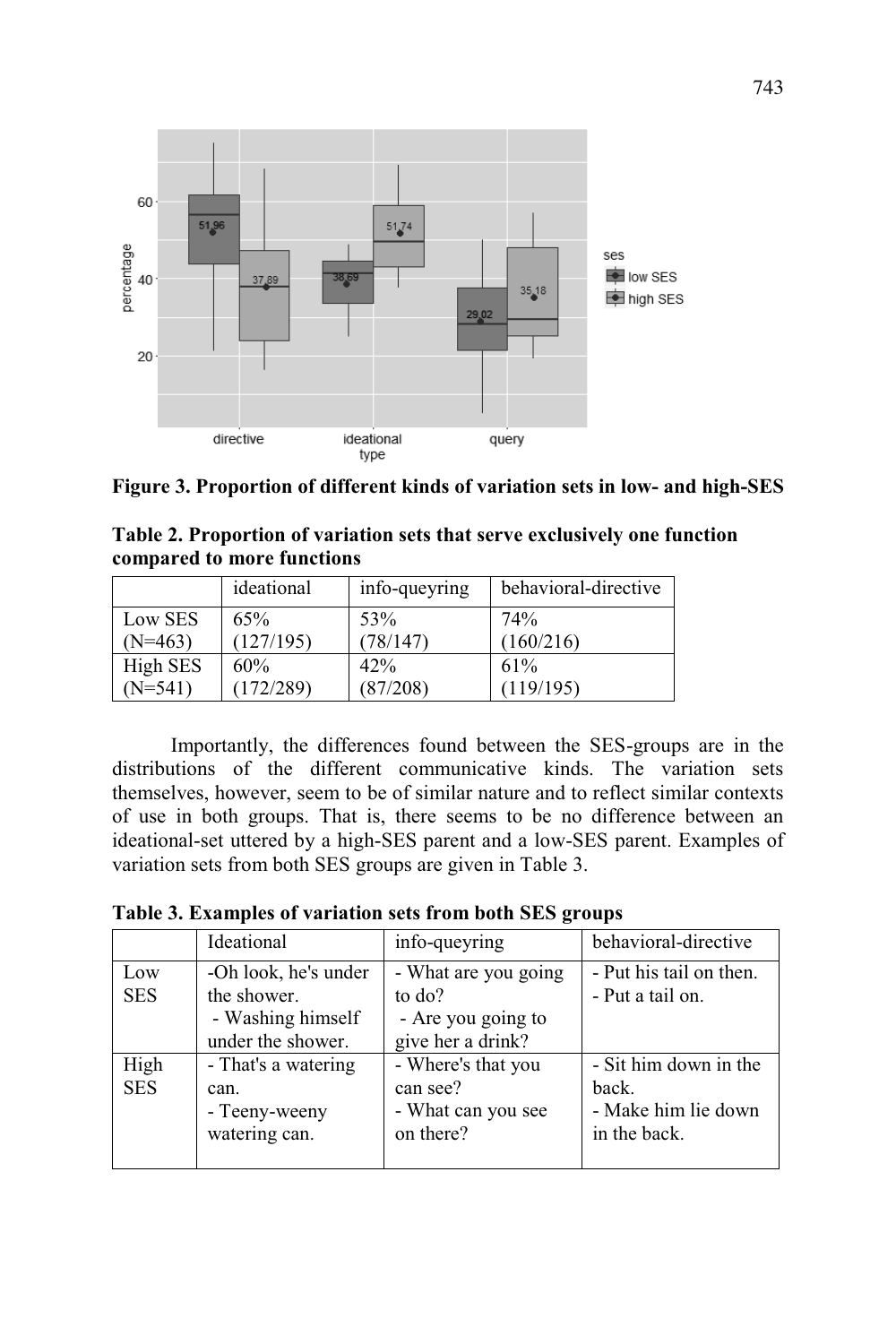## **4. Discussion**

The present study set out to examine the effect of SES on the different kinds of variation sets that are used in child-directed speech. Following previous work showing SES-differences in the proportion of variation sets between low and high SES (Tal & Arnon, in revision), we wanted to ask where these differences come from and whether they reflect different communicative styles. Examining the different communicative functions that variation sets serve can illuminate their facilitative role in language learning (Onnis et al., 2008; Schwab & Lew-Williams, 2016; Waterfall, 2006) and the reason for the disparities found in different SES groups (Tal & Arnon, in revision). In line with the differences in conversational styles documented in the literature, we found that high-SES children are exposed to a different distribution of variation sets compared to lower-SES children. Specifically, high-SES children hear more ideational variation sets than low-SES children, and more variation sets that are both ideational and information-querying. This finding is in line with previous literature on the effect of SES on types of communication: Different studies demonstrate that more educated mothers engage in more explicit teaching of object labels than do less educated mothers (Brophy, 1970; Hammer & Weiss, 1999; Lawrence & Shipley, 1996; Ninio, 1980; Reger, 1990), and elicit more talk from their children compared to lower SES mothers (Hoff-Ginsberg & Tardif, 1995). In addition, although it is not statistically significant, our findings suggest that high-SES children are possibly exposed to less behavior-directive variation sets than low-SES children. If this is indeed the case, this is also in line with previous literature: naturalistic and experimental studies reveal that lower-SES mothers devote proportionately more talk to directing child behavior than higher-SES mothers (Budwig & Chaudary, 1996; Hart & Risley, 1995; Hoff-Ginsberg, 1991; 1998; Pomerleau, LaCroix, Malcuit & Seguin, 1999; Reger, 1990; Tardif, 1993). Finally, although there are some studies that suggest that high-SES children hear more questions comared to low-SES children (Heath, 1982; Hoff-Ginsberg, 1991), we did not find a significant difference in the proportion of information-querying variarion sets between the two SES groups.

It is important to keep in mind that results of this study are drawn from only one set of corpora in one language. In addition, the transcripts are of relatively short interactions that take place in experimental settings. This study should therefore be replicated for bigger corpora, for different languages, and ideally for more naturalistic settings of interactions.

Taken together, the results of this study suggest that the use of ideational variation sets is a possible candidate underlying the SES effect found in our previous study (Tal & Arnon, in revision). The SES differences in the proportion of variation sets are not merely driven by low-SES parents being less repetetive, but also by them engaging or generating fewer situations that elicit ideational variation sets. This is again compatible with varoius studies in the SES liteature. First, high-SES mothers produce more topic-continuing replies to their children compared to lower-SES mothers (Hoff, 2003a). Second, a recent study found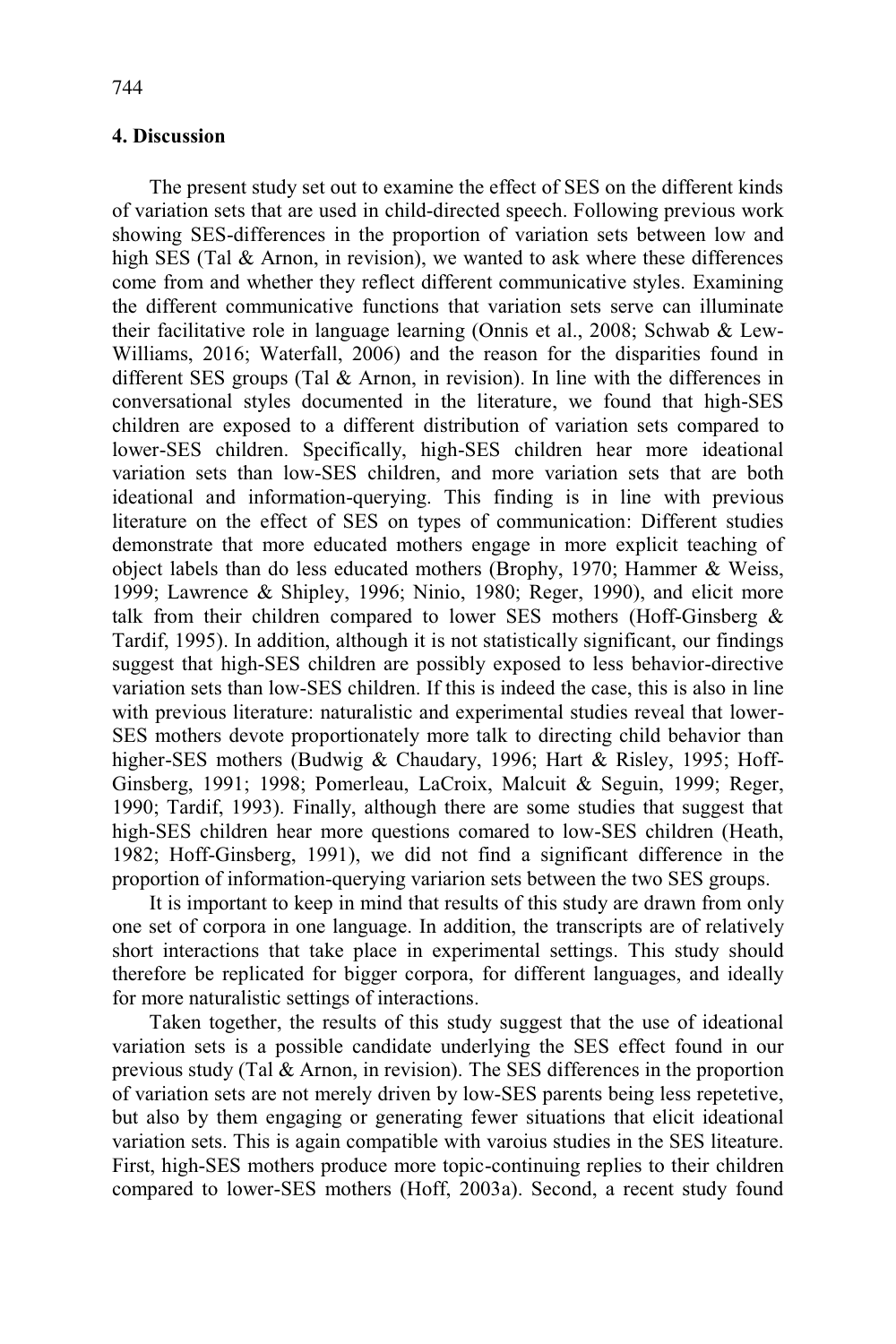that high-SES parents use more "contingent talk" with their children (McGillion, Pine, Herbert & Matthews, 2017); a style of communication whereby the caregiver talks about what is in the infant's current focus of attention. The use of ideational variation sets may similarly reflect the tendency to use language for conversation and further engagement in what the child is already attentive to.

These findings also contribute to the SES literature: The effect of SES on communicative styles is replicated for variation sets, thus corroborating the fact that high-SES children experience a different language-learning environment from low-SES children on a pragmatic dimension as well as a data-providing dimension (Hoff, 2003b).

Finally, this study brings us a step closer in trying to understand why variation sets are useful for learning. Why are certain types of variation sets useful for learning, and why are they more frequent in high SES? It could be the case that ideational (or ideational and information-querying) variation sets are used in order to introduce new words to the child (an illustrative example from our corpus: -It's a key, isn't it? -We use a key to open the door). Alternatively, what we define as ideational variation sets could also be simply a proxy of joint attention. A third possibility, offered by a recent study (Onnis, Truzzi, Venuti, Bentenuto, Esposito, & Edelman, 2017), is that variation sets facilitate children's motivation to communicate and interact. Further work is needed in order to examine in more detail the contexts of use of variation sets, their connection to age of acquisition and joint attention, and possibly other factors that can affect their frequency. Importantly, variation sets that are both ideational and information-querying, a type that was found to be subjected to the influence of SES, are most similar in nature to the ones simulated in the study of Schwab & Lew-Williams (2016), in which variation sets improved two-yearsold ability to learn new words. It is possible that the learning advantage associated with variation sets is in fact caused by the use of one particular kind of variation set: the ideational kind which expands on the linguistic content of the conversation (whether by labeling, adding information about known labels or expanding on meaning). This hypothesis opens two novel avenues for future work. First, we should re-examine previous longitudinal work showing links between the use of variation sets and language outcomes (Waterfall, 2006) to see if the facilitation is more strongly linked to one particular kind of variation set. This would allow us to see whether certain types of variation sets predict later linguistic outcomes more than others. Second, we can experimentally test the advantages of learning from different kinds of variation sets. It is possible that not all variation sets are beneficial for learning, or that different kinds contribute to different facets of learning.

To conclude, the findings of this study highlight the need to tease apart different types of variation sets, in order to better understand the settings in which they occur and their advantage for language learning. Further integration of the CDS and the SES literature is promising in helping us to better understand the individual and social-driven differences in language learning.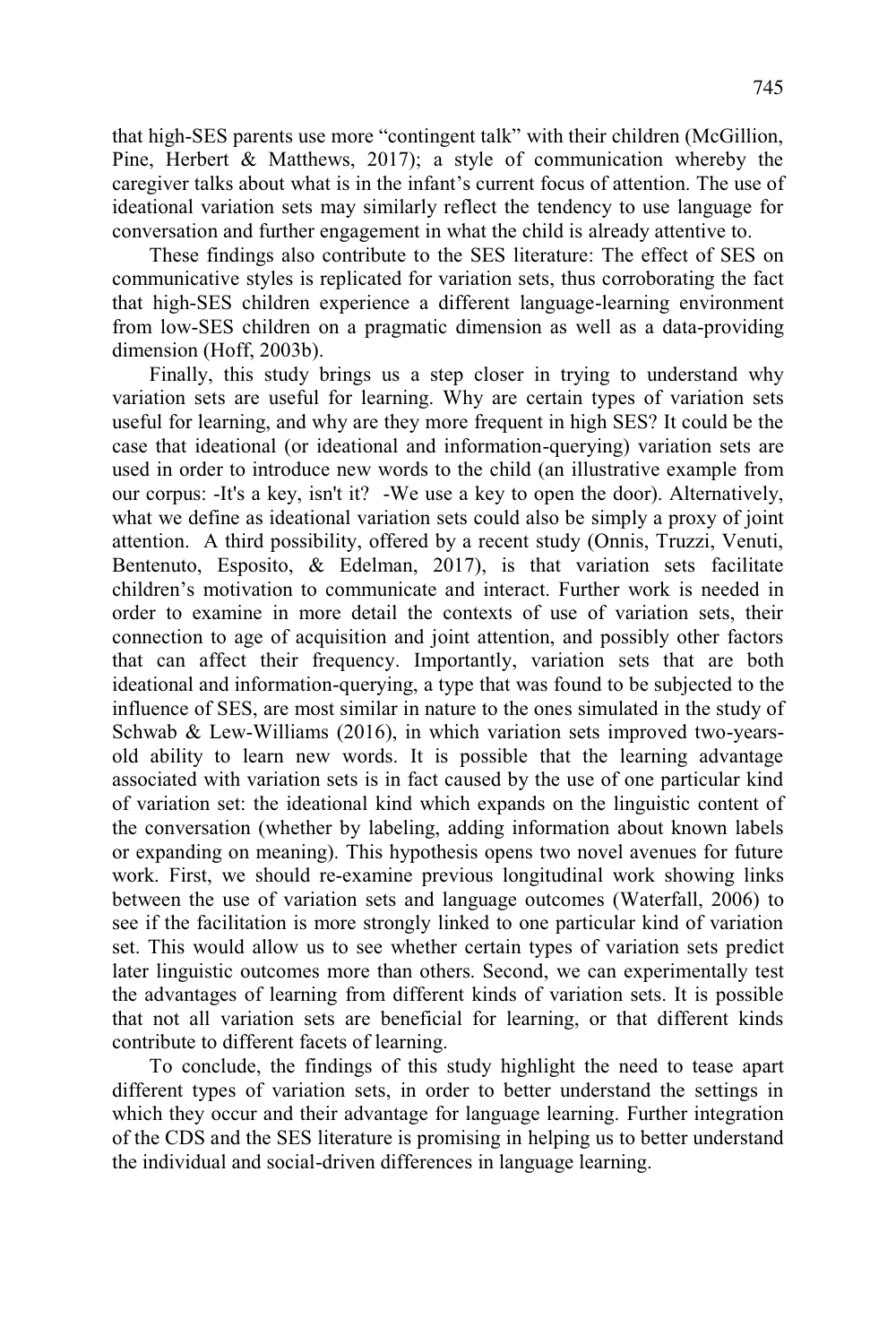# **Appendix A**

|                                | <b>English</b>            | <b>Hebrew</b>                    |
|--------------------------------|---------------------------|----------------------------------|
| pronouns                       | I, I'm, I'll, me, my,     | ani 'I', at 'you-FEM', ata       |
|                                | you, your, you're,        | 'you-MASC', hi 'she', hu         |
|                                | you'd, you've, you'll,    | 'he', anaxnu, 'we', atem         |
|                                | we, we'll, she, her,      | 'you-PLURAL-MASC',               |
|                                | hers, she's, he, he's,    | aten 'you-PLURAL-FEM,            |
|                                | his, him, they, they're,  | hem 'they-MASC', hen             |
|                                | them, 'em, it, it's       | 'they-FEM'                       |
| <b>Indefinite pronouns</b>     | all, another, anv.        | Kol'every/all/any/each',         |
|                                | anybody, anyone,          | mishehu                          |
|                                | anything, each,           | 'anyone'/somebody',              |
|                                | everybody, everyone,      | mashehu                          |
|                                | everything, few,          | 'something/anything', qcat       |
|                                | many, nobody, one,        | 'few/some', harbe 'many',        |
|                                | some, ,none, several      | kama 'several/some'              |
|                                | somebody, someone         |                                  |
|                                |                           |                                  |
| demonstratives                 | this, that, that's,       | ze 'this-MASC', zot 'this-       |
|                                | there, there's, here,     | FEM', hine 'there it is', po     |
|                                | those, these              | 'here', kan 'here'               |
| articles                       | the, a, an                | Ha 'the'                         |
| auxiliaries                    | is, isn't, are, aren't,   | bo 'come-MASC' (used in          |
|                                | was, wasn't, were,        | Hebrew as the auxiliary          |
|                                | weren't, do, don't,       | 'lets'), boii 'come-FEM'         |
|                                | does, doesn't, will,      | (used in Hebrew as the           |
|                                | won't, be, am, can,       | auxiliary 'lets')                |
|                                | can't, could, would,      |                                  |
|                                | should, gonna, did,       |                                  |
|                                | didn't, must, mustn't,    |                                  |
|                                | shall, let's              |                                  |
| prepositions                   | to, in, on, of, with, as, | le 'to', lexa 'to you-MASC',     |
|                                | at, for                   | lax 'to you-FEM', lo 'to         |
|                                |                           | him', la 'to her', lanu 'to us', |
|                                |                           | $li$ 'to me', be 'in', 'al 'on', |
|                                |                           | shel'of, 'im 'with', kmo 'as',   |
|                                |                           | et 'ACC', mi 'from'              |
| <b>Negations, prohibitions</b> | no, not, yes, yeah,       | loh 'no', eyn 'there isn't,      |
| and affirmations               | okav                      | asur 'must not', al 'do not',    |
|                                |                           | ken 'yes', naxon 'right', yofi   |
|                                |                           | 'great', nununu 'admonition      |
|                                |                           | word', kol hakavod 'well         |
|                                |                           | done'                            |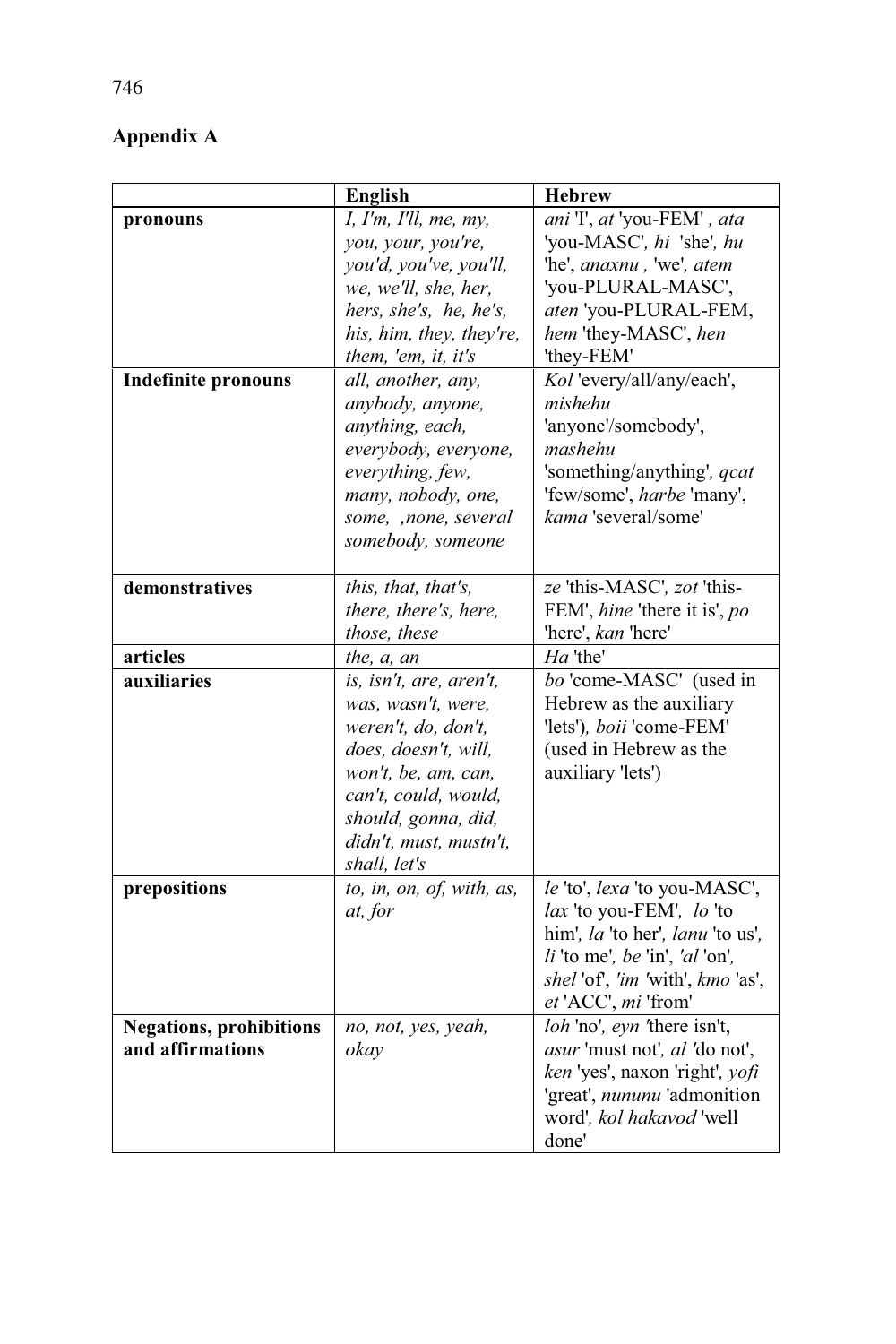| connectives                      | Or, and              | O 'or', $ve$ 'and', she                  |
|----------------------------------|----------------------|------------------------------------------|
|                                  |                      | 'subordinator'                           |
| <b>WH-questions</b>              | what, what's, where, | <i>ma</i> 'what', <i>eifo</i> 'where',   |
|                                  | where's, when,       | matay 'when', eyze 'which',              |
|                                  | when's, which, who,  | <i>mi</i> 'who', <i>lean</i> 'where to', |
|                                  | who's, why, why's,   | <i>lama</i> 'why', ex 'how'              |
|                                  | how, how's           |                                          |
| <b>Disfluencies</b>              | Um, oh, huh, ah, ow  | uy, ah, um                               |
| <b>Interjections and fillers</b> | <i>wow</i>           | wow'wow', way                            |
|                                  |                      | 'excitement word', nu                    |
|                                  |                      | 'urging word', <i>kaxa</i> 'like         |
|                                  |                      | this', <i>zehu</i> 'that's it',          |
|                                  |                      | oyoyoy 'oh no', oy 'oh',                 |
|                                  |                      | hopa 'hop!', rega 'hold on'              |
|                                  |                      | (used often as a filler in               |
|                                  |                      | Hebrew)                                  |

## **References**

- Brodsky, Peter, Waterfall, Heidi & Edelman, Shimon (2007). Characterizing motherese: On the computational structure of child-directed language. In *Proceedings of the Cognitive Science Society* (Vol. 29, No. 29).
- Brophy, Jere Edward (1970). Mothers as teachers of their own preschool children: The influence of socioeconomic status and task structure on teaching specificity. Child Development, 41,79–94.
- Budwig, Nancy & Chaudhary, Nandita (1996). Hindi-speaking caregivers' input: Towards an integration of typological and language socialization approaches. In A. Stringfellow, D. Cahana-Amitay, E. Hughes, and A. Zukowski (Eds.), Proceedings of the 20th annual Boston University conference on language development (pp. 135–145). Somerville, MA: Cascadilla.
- Cameron-Faulkner, Thea, Lieven, Elena, & Tomasello, Michael (2003). A construction based analysis of child directed speech. *Cognitive Science*, *27*(6), 843-873. doi:10.1207/s15516709cog2706\_2
- Fernald, Anne, & Hurtado, Nereyda (2006). Names in frames: Infants interpret words in sentence frames faster than words in isolation. *Developmental science*, *9*(3). *doi*:10.1111/j.1467-7687.2006.00482.x
- Fernald, Anne, Marchman, Virginia & Weisleder, Adriana (2013). SES differences in language processing skill and vocabulary are evident at 18 months. *Developmental science*, *16*(2), 234-248. doi:10.1111/desc.12019
- Golinkoff, Roberta Michnik, Can, Dilara Deniz, Soderstrom, Melanie & Hirsh- Pasek Kathy (2015) (Baby)talk to me: The social context of infant-directed speech and its effects on early language acquisition. Curr Dir Psychol Sci 24(5):339–344. doi:10.1177/0963721415595345.
- Hart, Betty, & Risley, Todd (1995). Meaningful differences in the everyday experience of young American children. Baltimore: Brookes.
- Heath, Shirley Brice (1982). What no bedtime story means: Narrative skills at home and school. Language in Society, 11,49–76.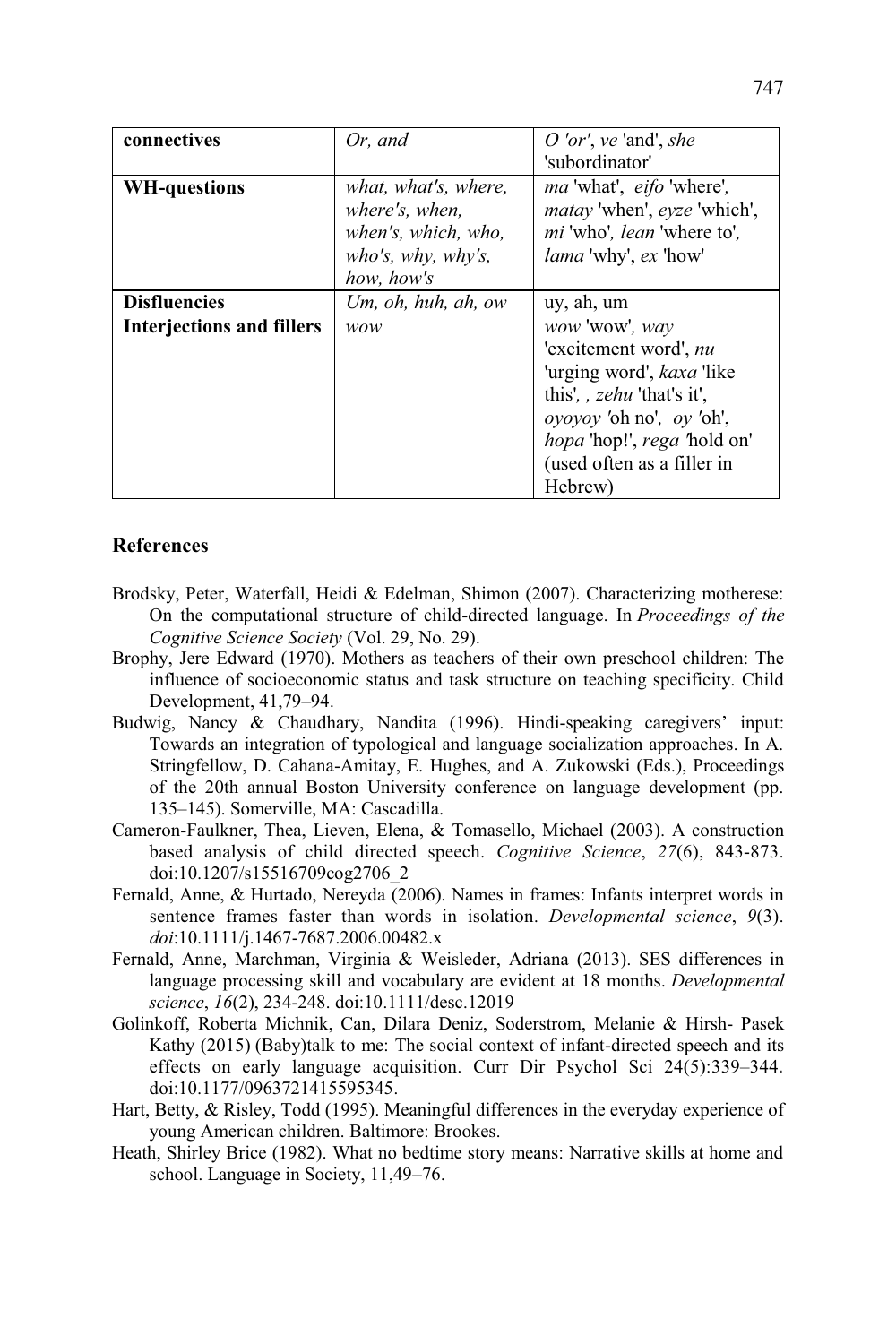- Hoff, Erika (2003a). The specificity of environmental influence: Socioeconomic status affects early vocabulary development via maternal speech. *Child development*, *74*(5), 1368-1378. doi:10.1111/1467-8624.00612
- Hoff, Erika (2003b). Causes and consequences of SES-related differences in parent-tochild speech. In M. H. Bornstein & R. H. Bradley (Eds.), *Monographs in parenting series. Socioeconomic status, parenting, and child development* (pp. 147-160). Mahwah, NJ: Lawrence Erlbaum Associates.
- Hoff, Erika (2006). How social contexts support and shape language development. *Developmental review*, *26*(1), 55-88. doi:10.1016/j.dr.2005.11.002
- Hoff, Erika, Laursen, Brett, Tardif, Twila (2002). Socioeconomic status and parenting. In M. H. Bornstein (Ed.), *Handbook of parenting* (2nd ed., pp. 231–252). Mahwah, NJ: Erlbaum
- Hoff-Ginsberg, Erika (1986). Function and structure in maternal speech: Their relation to the child's development of syntax. *Developmental Psychology*, *22*(2), 155.
- Hoff-Ginsberg, Erika (1991). Mother-child conversation in different social classes and communicative settings. Child Development, 62, 782–796
- Hoff-Ginsberg, Erika (1998). The relation of birth order and socioeconomic status to children's language experience and language development. Applied Psycholinguistics, 19, 603–630.
- Hoff-Ginsberg, Erika & Tardif, Twila. (1995). Socioeconomic status and parenting. In M. H. Bornstein (Ed.), Handbook of parenting: Vol. 2: Ecology and biology of parenting (pp. 161-188). Mahwah, NJ: Erlbaum
- Howe, Christine (1981). *Acquiring language in a conversational context*. New York: Academic Press.
- Huttenlocher, Janellen, Vasilyeva, Marina, Waterfall, Heidi, Vevea, Jack & Hedges, Larry V. (2007). Varieties of caregiver speech. Developmental Psychology, 43, 1062–1083.
- Küntay, Aylin, & Slobin, Dan Isaac. (1996). Listening to a Turkish mother: Some puzzles for acquisition. *Social interaction, social context, and language: Essays in honor of Susan Ervin-Tripp*, 265-286.
- Küntay, Aylin & Slobin, Dan Isaac (2002). Putting interaction back into child language: Examples from Turkish. *Psychology of Language and Communication*, *6*(1), 5-14.
- Lawrence, Valerie W., Shipley, Elizabeth F. (1996). Parental speech to middle- and working-class children from two racial groups in three settings. *Appl Psycholinguist*, 17:233–255. doi:10.1017/S0142716400007657.
- Lew-Williams, Casey, Pelucchi, Bruna & Saffran, Jenny. (2011). Isolated words enhance statistical language learning in infancy. *Developmental Science*, *14*(6), 1323-1329. doi:10.1111/j.1467-7687.2011.01079.x
- Mcgillion, Michelle, Pine, Julian, Herbert, Jane S. & Matthews, Danielle. (2017). A randomised controlled trial to test the effect of promoting caregiver contingent talk on language development in infants from diverse socioeconomic status backgrounds. http://doi.org/10.1111/jcpp.12725
- Newport, Elissa, Gleitman, Henry, & Gleitman, Lila. (1977). Mother, I'd rather do it myself: Some effects and non-effects of maternal speech style.
- Ninio, Anat (1980). Picture-book reading in mother-infant dyads belonging to two subgroups in Israel. *Child Development*, 587-590.
- Onnis, Luca, Edelman, Shimon, Esposito, Gianluca, Venuti, Paola (2017). Structured variation in parental speech to atypically developing toddlers. Submitted manuscript.
- Onnis, Luca, Waterfall, Heidi R., & Edelman, Shimon. (2008). Learn locally, act globally : Learning language from variation set cues. *Cognition*, 109(3), 423–430. *doi*:10.1016/j.cognition.2008.10.004.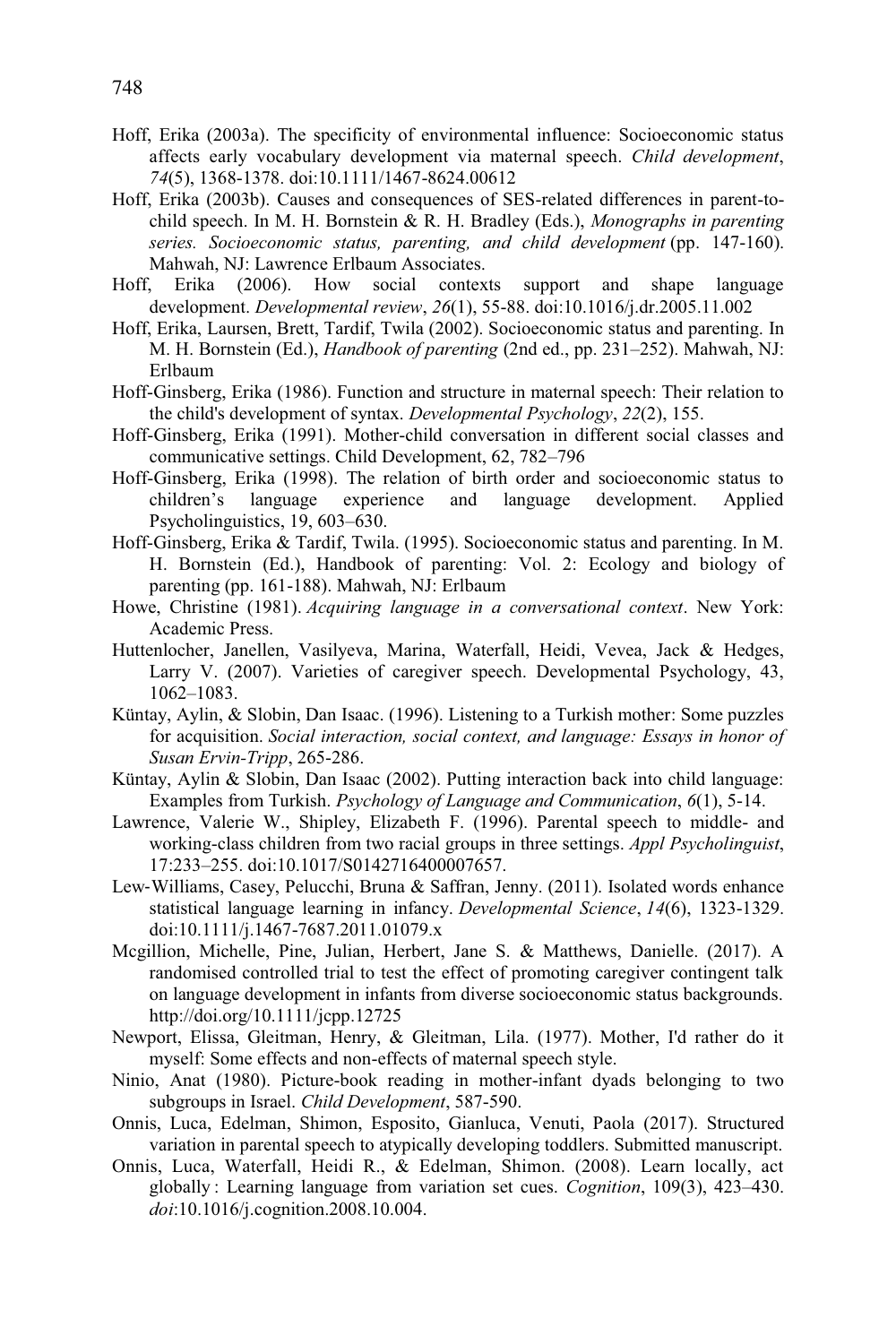- Pomerleau, Andrée, LaCroix, Véronique, Malcuit, Gérald, & Seguin, R. (1999). Content of mother's speech, child's language, and cognitive development in different socioeconomic groups: A longitudinal study. Paper presented at the meeting of the Society for Research in Child Development, Albuquerque, NM.
- Reger, Zita (1990). Mothers' speech in different social groups in Hungary. In G. Conti-Ramsden and C. Snow(Eds.), Children's language (Vol. 7, pp. 197–222). Hillsdale, NJ: Lawrence Erlbaum Associates.
- Rowe, Meredith L. (2008). Child-directed speech: Relation to socioeconomic status, knowledge of child development and child vocabulary skill. Journal of Child Language, 35, 185–205
- Schwab, Jessica. F., & Lew-Williams, Casey. (2016). Repetition across successive sentences facilitates young children's word learning. Developmental sentences facilitates young children's word learning. *Developmental psychology*, 52(6), 879. *doi*:10.1037/dev0000125.
- Soderstrom, Melanie (2007). Beyond babytalk: Re-evaluating the nature and content of speech input to preverbal infants. *Developmental Review*, *27*(4), 501-532. doi:10.1016/j.dr.2007.06.002
- Tal, Shira & Arnon, Inbal  $(2017)$ . SES effects on the use of variation sets in childdirected speech. Submitted manuscript.
- Tardif, Twila. (1993). Adult-to-child speech and language acquisition in Mandarin Chinese. Unpublished doctoral dissertation, Yale University, New Haven, CT
- Waterfall, Heidi R. (2006). A little change is a good thing: Feature theory, language acquisition and variation sets. Unpublished doctoral dissertation, University of Chicago.
- Weisleder, Adrianna & Fernald, Anne (2013). Talking to Children Matters : Early Language Experience Strengthens Processing and Builds Vocabulary. Psychological Science 24(11):2143–2152. *doi*:10.1177/0956797613488145.